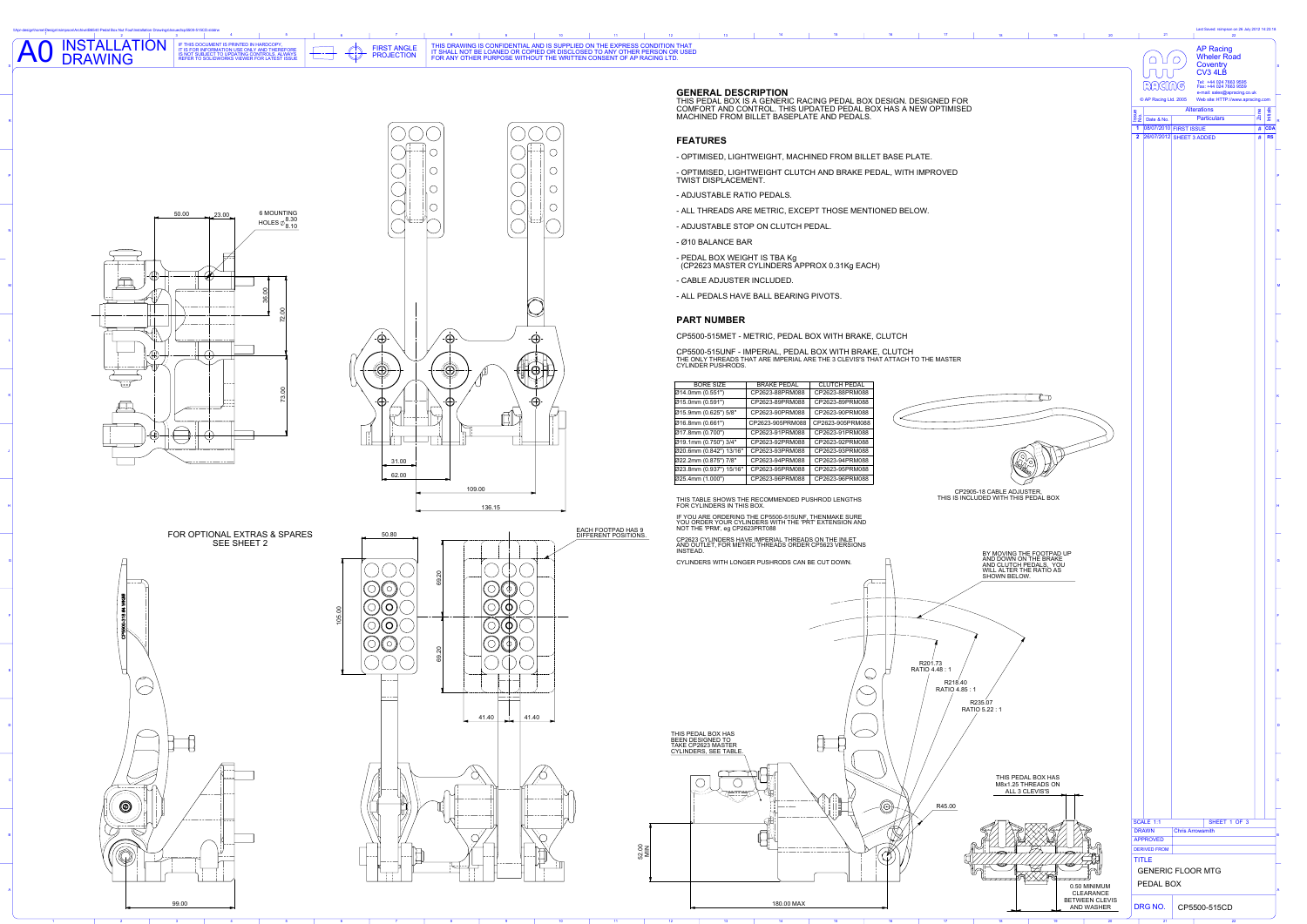

R

P

N

M

L

K

J

H

G

F

E

D

C

A

B

|          |                                  |                                |                                        |              | <b>AP Racing<br/>Wheler Road</b>                                                        |                        |          |  |  |  |
|----------|----------------------------------|--------------------------------|----------------------------------------|--------------|-----------------------------------------------------------------------------------------|------------------------|----------|--|--|--|
|          |                                  |                                | $\begin{pmatrix} 0 \\ 0 \end{pmatrix}$ |              | Coventry<br>CV3 4LB<br>Tel: +44 024 7663 9595<br>Fax: +44 024 7663 9559                 |                        |          |  |  |  |
|          |                                  |                                | © AP Racing Ltd. 2005                  |              | e-mail: sales@apracing.co.uk<br>Web site: HTTP://www.apracing.com<br><b>Alterations</b> |                        |          |  |  |  |
|          |                                  | Issue<br>No.<br>$\blacksquare$ | Date & No.                             |              | <b>Particulars</b><br>SEE SHEET 1 FOR ISSUE                                             | Zone<br>$\blacksquare$ | Initials |  |  |  |
|          |                                  |                                |                                        | INFORMATION. |                                                                                         |                        |          |  |  |  |
|          |                                  |                                |                                        |              |                                                                                         |                        |          |  |  |  |
|          |                                  |                                |                                        |              |                                                                                         |                        |          |  |  |  |
|          |                                  |                                |                                        |              |                                                                                         |                        |          |  |  |  |
|          |                                  |                                |                                        |              |                                                                                         |                        |          |  |  |  |
|          |                                  |                                |                                        |              |                                                                                         |                        |          |  |  |  |
|          |                                  |                                |                                        |              |                                                                                         |                        |          |  |  |  |
|          |                                  |                                |                                        |              |                                                                                         |                        |          |  |  |  |
|          |                                  |                                |                                        |              |                                                                                         |                        |          |  |  |  |
|          |                                  |                                |                                        |              |                                                                                         |                        |          |  |  |  |
|          |                                  |                                |                                        |              |                                                                                         |                        |          |  |  |  |
|          |                                  |                                |                                        |              |                                                                                         |                        |          |  |  |  |
|          |                                  |                                |                                        |              |                                                                                         |                        |          |  |  |  |
|          |                                  |                                |                                        |              |                                                                                         |                        |          |  |  |  |
|          |                                  |                                |                                        |              |                                                                                         |                        |          |  |  |  |
|          |                                  |                                |                                        |              |                                                                                         |                        |          |  |  |  |
|          |                                  |                                |                                        |              |                                                                                         |                        |          |  |  |  |
|          |                                  |                                |                                        |              |                                                                                         |                        |          |  |  |  |
|          |                                  |                                |                                        |              |                                                                                         |                        |          |  |  |  |
|          |                                  |                                |                                        |              |                                                                                         |                        |          |  |  |  |
|          |                                  |                                |                                        |              |                                                                                         |                        |          |  |  |  |
|          |                                  |                                |                                        |              |                                                                                         |                        |          |  |  |  |
|          |                                  |                                |                                        |              |                                                                                         |                        |          |  |  |  |
|          |                                  |                                |                                        |              |                                                                                         |                        |          |  |  |  |
|          | CP5500-51/QTY.                   |                                |                                        |              |                                                                                         |                        |          |  |  |  |
|          |                                  |                                |                                        |              |                                                                                         |                        |          |  |  |  |
|          | $\overline{2}$                   |                                |                                        |              |                                                                                         |                        |          |  |  |  |
|          | $\overline{4}$<br>1              |                                |                                        |              |                                                                                         |                        |          |  |  |  |
|          | 1                                |                                |                                        |              |                                                                                         |                        |          |  |  |  |
|          | $\overline{2}$<br>1              |                                |                                        |              |                                                                                         |                        |          |  |  |  |
|          | $\mathbf 1$                      |                                |                                        |              |                                                                                         |                        |          |  |  |  |
|          | $\overline{2}$<br>$\overline{2}$ |                                |                                        |              |                                                                                         |                        |          |  |  |  |
|          | $6\phantom{1}$                   |                                |                                        |              |                                                                                         |                        |          |  |  |  |
|          | $\overline{2}$<br>1              |                                |                                        |              |                                                                                         |                        |          |  |  |  |
|          | 1                                |                                |                                        |              |                                                                                         |                        |          |  |  |  |
|          | $\overline{2}$<br>$\overline{2}$ |                                |                                        |              |                                                                                         |                        |          |  |  |  |
|          | 1                                |                                |                                        |              |                                                                                         |                        |          |  |  |  |
|          | $\overline{2}$<br>$\overline{4}$ |                                |                                        |              |                                                                                         |                        |          |  |  |  |
|          | 1                                |                                |                                        |              |                                                                                         |                        |          |  |  |  |
|          | $\overline{2}$<br>1              |                                |                                        |              |                                                                                         |                        |          |  |  |  |
|          |                                  |                                |                                        |              |                                                                                         |                        |          |  |  |  |
|          | 1<br>1                           |                                | <b>SCALE 1:1</b><br><b>DRAWN</b>       |              | SHEET 2 OF 3                                                                            |                        |          |  |  |  |
|          | 1                                |                                | <b>APPROVED</b>                        |              | <b>Chris Arrowsmith</b>                                                                 |                        |          |  |  |  |
| EW<br>EW | 1                                |                                | <b>DERIVED FROM</b><br><b>TITLE</b>    |              |                                                                                         |                        |          |  |  |  |
|          | $\overline{2}$                   |                                | PEDAL BOX                              |              | <b>GENERIC FLOOR MTG</b>                                                                |                        |          |  |  |  |

|                | <b>PREMNEP PART NUMBER</b> | <b>DESCRIPTION</b>                  | CP5500-        |  |  |
|----------------|----------------------------|-------------------------------------|----------------|--|--|
| 1              | CP2494-1305                | <b>WASHER</b>                       | $\overline{2}$ |  |  |
| 2              | CP4350-106                 | M6 x 14 SCREW, COUNTERSUNK          | $\overline{4}$ |  |  |
| 3              | cp5119-134                 | <b>PAD RETAINING R CLIP</b>         | 1              |  |  |
| $\overline{4}$ | CP5200-173                 | M10 x 1.50 SOCKET HEAD CAP SCREW    | 1              |  |  |
| 5              | CP5427-101                 | <b>M10 KAYLOCK NUT</b>              | $\overline{2}$ |  |  |
| 6              | cp5500-105                 | <b>BALANCE BAR</b>                  | 1              |  |  |
| $\overline{7}$ | CP5500-106                 | <b>SPHERICAL BEARING</b>            | 1              |  |  |
| 8              | cp5500-113st               | <b>SCREW M4 x 5</b>                 | $\overline{2}$ |  |  |
| 9              | CP5500-124                 | <b>WASHER</b>                       | $\overline{2}$ |  |  |
| 10             | cp5500-133                 | <b>STUD M8x1.25, 28.0 LONG</b>      | 6              |  |  |
| 11             | CP5500-148                 | <b>SNAP RING</b>                    | $\overline{2}$ |  |  |
| 12             | CP5500-150<br>(MODIFIED)   | <b>RUBBER BOOT</b>                  | 1              |  |  |
| 13             | CP5500-150                 | <b>RUBBER BOOT</b>                  | 1              |  |  |
| 14             | cp5500-312                 | <b>CLEVIS - METRIC</b>              | $\overline{2}$ |  |  |
| 15             | CP5500-318                 | <b>FOOTPAD</b>                      | $\overline{2}$ |  |  |
| 16             | cp5500-323                 | <b>CLUTCH CLEVIS PIVOT RETAINER</b> | 1              |  |  |
| 17             | CP5507-131                 | <b>GLYD RING BEARING</b>            | $\overline{2}$ |  |  |
| 18             | cp5518-127                 | <b>SPACER</b>                       | $\overline{4}$ |  |  |
| 19             | ME21002                    | <b>M8 LOCK NUT</b>                  | 1              |  |  |
| 20             | cp5500-108                 | <b>BARREL NUT</b>                   | $\overline{2}$ |  |  |
| 21             | CP5500-41                  | <b>CLUTCH PEDAL SUB-ASSY</b>        | 1              |  |  |
| 22             | CP5500-40                  | <b>BRAKE PEDAL SUB-ASSY</b>         | 1              |  |  |
| 23             | CP5500-331                 | M10 x 1.50 SOCKET HEAD CAP SCREW    | 1              |  |  |
| 24             | CP5500-134                 | M8 x 1.50 HEX BOLT                  | 1              |  |  |
| 25             | CP5500-343                 | <b>CP5500 SERIES BASE PLATES</b>    | 1              |  |  |
| 26             | CP5500-314                 | <b>METRIC CLUTCH CLEVIS</b>         | 1              |  |  |
| 27             | cp5500-345                 | <b>CLEVIS - UNF</b>                 | $\overline{2}$ |  |  |